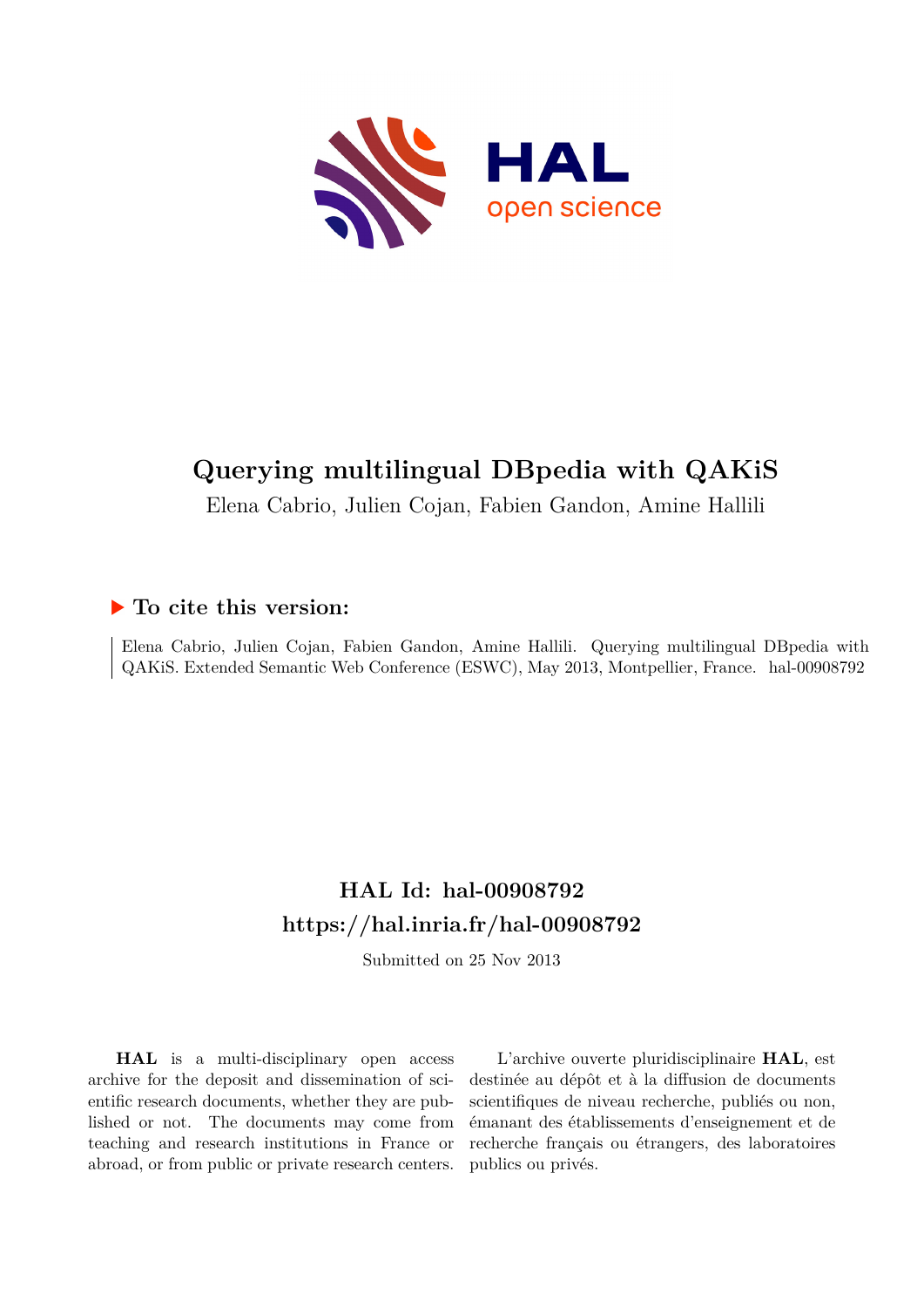### Querying multilingual DBpedia with QAKiS

Elena Cabrio, Julien Cojan, Fabien Gandon, and Amine Hallili

INRIA Sophia Antipolis, France {firstname.lastname}@inria.fr

Abstract. We present an extension of QAKiS, a system for open domain Question Answering over linked data, that allows to query DBpedia multilingual chapters. Such chapters can contain different information with respect to the English version, e.g. they provide more specificity on certain topics, or fill information gaps. QAKiS exploits the alignment between properties carried out by DBpedia contributors as a mapping from Wikipedia terms to a common ontology, to exploit information coming from DBpedia multilingual chapters, broadening therefore its coverage. For the demo, English, French and German DBpedia chapters are the RDF data sets to be queried using a natural language interface.

#### 1 Question Answering over Linked Data

The Semantic Web community has recently started an effort of internationalization of the DB pedia project (Bizer *et al.* [\[1\]](#page-5-0)), born to extract structured information from Wikipedia multilingual pages, and to make such structured information accessible on the Web. This demonstration presents an extension of QAKiS, a system for open domain Question Answering over linked data (Cabrio et al. [\[2\]](#page-5-1)), that allows to query DBpedia multilingual chapters. Such chapters, well connected through Wikipedia instance interlinking, can contain different information with respect to the English version. In particular, they can provide  $i$ ) more specificity on certain topics,  $ii$ ) fill information gaps, or  $iii$ ) conceptualize certain relations according to a specific cultural viewpoint. QAKiS exploits the alignment between properties carried out by DBpedia contributors as a mapping from Wikipedia terms to a common ontology, to exploit information coming from DBpedia multilingual chapters. Given the multilingual scenario, attributes are labeled in different natural languages: the common ontology enables to query the multiple DBpedia chapters with the same vocabulary on the mapped data.

The ability to exploit all the amount of multilingual information brings sev-eral advantages to QAKIS [\[3\]](#page-5-2), both considering  $i$ ) the intersection of such resources in different languages to detect contradictions or divergences, and  $ii$ ) the union of such resources, to fill information gap (cross-fertilization among languages) (Rinser et al. [\[4\]](#page-5-3)). Extending QAKiS to query multilingual data sets goes in the direction of enhancing users consumption of semantic data originally produced for a different culture and language, overcoming language barriers<sup>[1](#page-1-0)</sup>.

<span id="page-1-0"></span><sup>1</sup> Currently a hot topic, see the Multilingual Question Answering over Linked Data challenge (QALD-3) [http://greententacle.techfak.uni-bielefeld.de/](http://greententacle.techfak.uni-bielefeld.de/~cunger/qald/index.php?x=home) [~cunger/qald/index.php?x=home](http://greententacle.techfak.uni-bielefeld.de/~cunger/qald/index.php?x=home)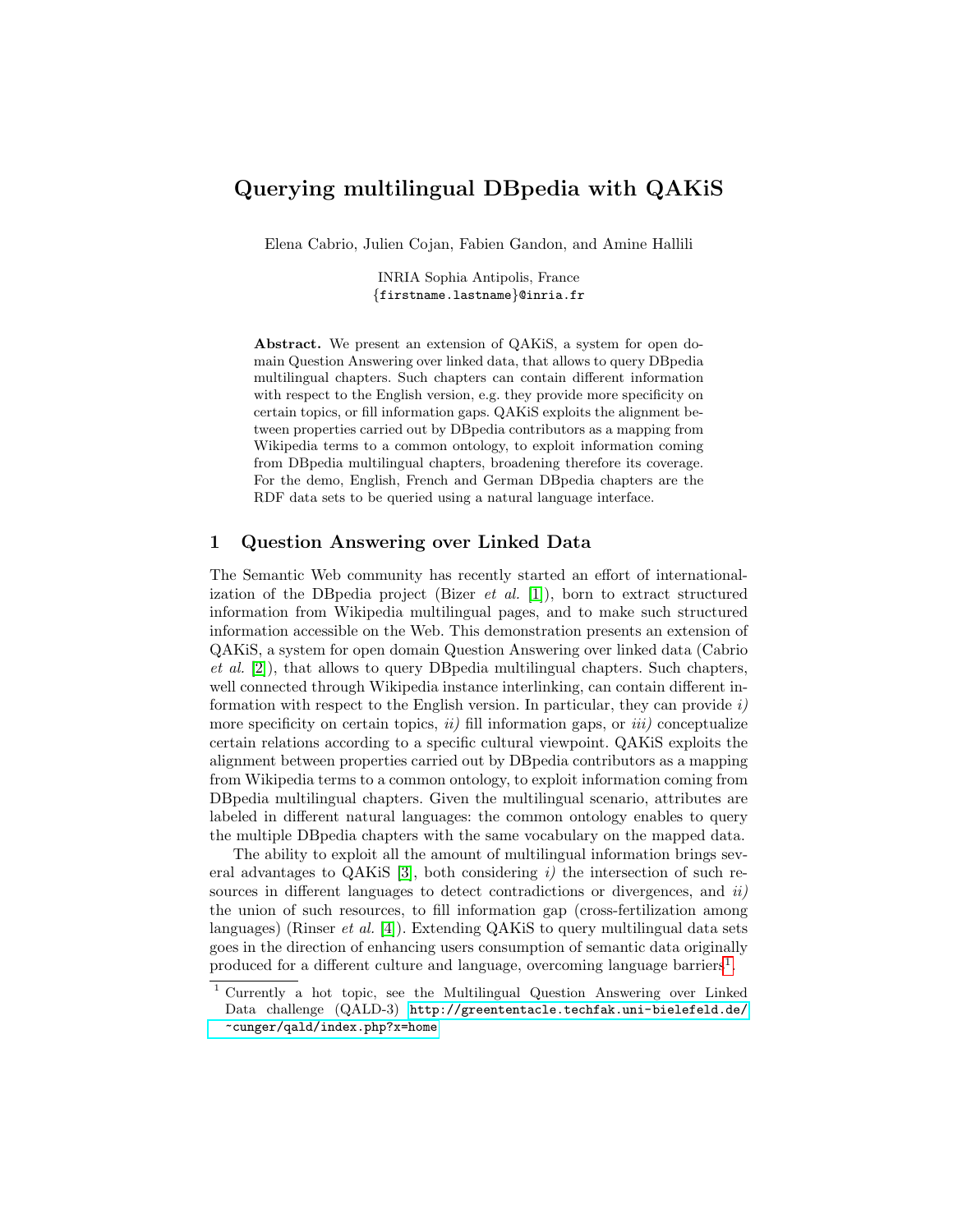#### 2 Extending QAKiS to query multilingual DBpedia

QAKiS system description. QAKiS (Question Answering wiKiFrameworkbased System) [\[2\]](#page-5-1) addresses the task of QA over structured knowledge-bases (e.g. DBpedia), where the relevant information is expressed also in unstructured forms (e.g. Wikipedia pages). It implements a relation-based match for question interpretation, to convert the user question into a query language (e.g. SPARQL). More specifically, it makes use of relational patterns (automatically extracted from Wikipedia and collected in the WikiFramework repository [\[2\]](#page-5-1)), that capture different ways to express a certain relation in a given language. QAKiS is composed of four main modules (Fig. [1\)](#page-2-0): i) the **query generator** takes the user question as input, generates the typed questions, and then generates the SPARQL queries from the retrieved patterns;  $ii)$  the **pattern matcher** takes as input a typed question, and retrieves the patterns (among those in the repository) matching it with the highest similarity;  $iii)$  the sparql package handles the queries to DBpedia; and  $iv$ ) a Named Entity (NE) Recognizer.



<span id="page-2-0"></span>Fig. 1. QAKiS workflow [\[2\]](#page-5-1)

The actual version of QAKiS targets questions containing a Named Entity related to the answer through one property of the ontology, as Which river does the Brooklyn Bridge cross?. Such questions match a single pattern (i.e. one relation).

Before running the pattern matcher component, the question target is identified combining the output of Stanford NE Recognizer, with a set of strategies that compare it with the instances labels in the DBpedia ontology. Then a typed question is generated by replacing the question keywords (e.g. who, where) and the NE by the types and supertypes. A Word Overlap algorithm is then applied to match such typed questions with the patterns for each relation. A similarity score is provided for each match: the highest represents the most likely relation. A set of patterns is retrieved by the pattern matcher component for each typed question, and sorted by decreasing matching score. For each of them, a set of SPARQL queries is generated and then sent to an endpoint for answer retrieval.

**Multilingual DBpedia alignment.** Multilingual DB pedia chapters<sup>[2](#page-2-1)</sup> have been created following Wikipedia structure: each chapter contains therefore data ex-

<span id="page-2-1"></span> $^2$  <http://wiki.dbpedia.org/Internationalization/Chapters>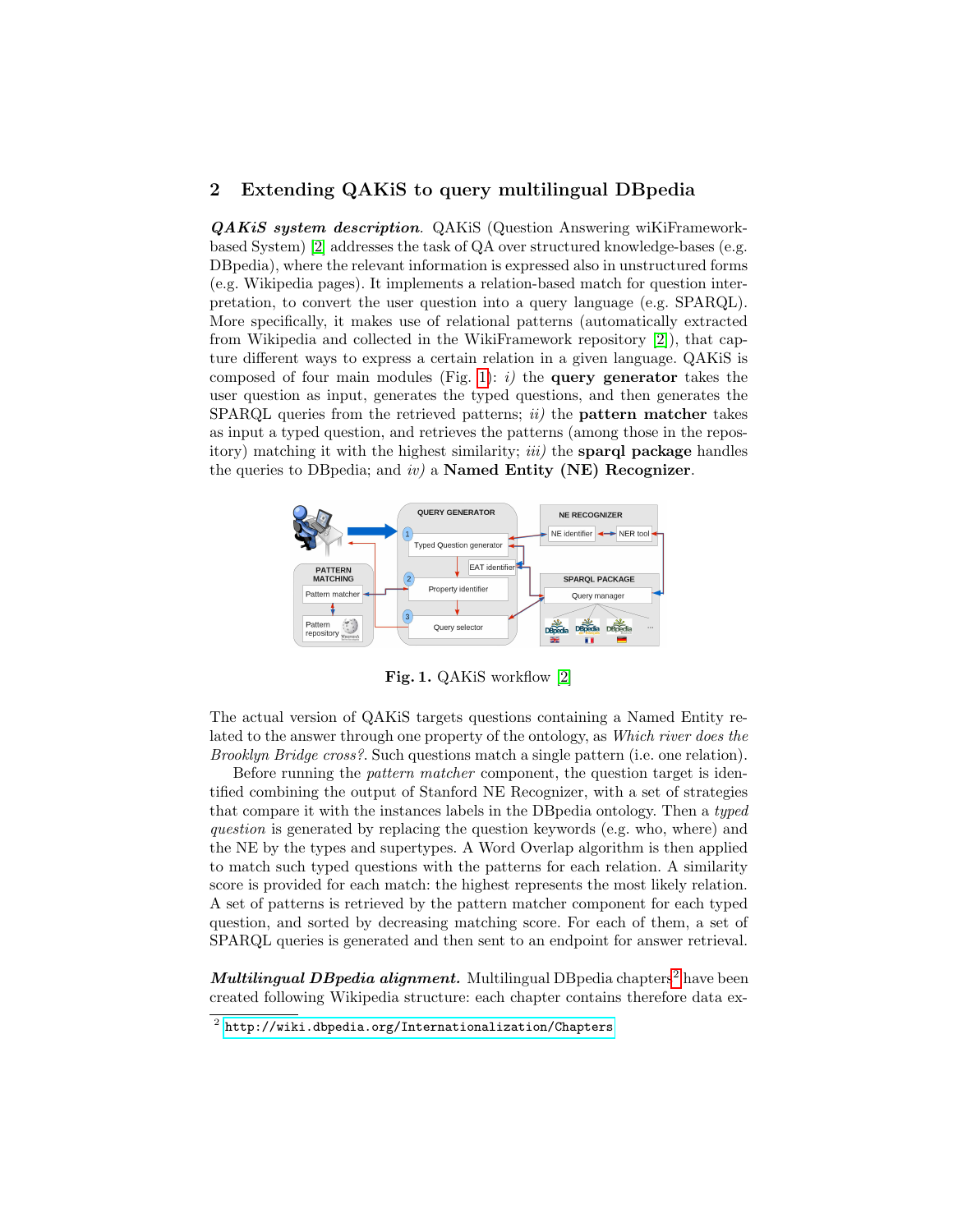tracted from Wikipedia in the corresponding language, and so reflects local specificity. Data from different DBpedia chapters are connected by several alignments: i) instances are aligned according to the inter-language links, that are created by Wikipedia editors to relate articles about the same topic in different languages; ii) properties that mostly come from template attributes, i.e. structured elements that can be included in Wikipedia pages so as to display structured information. These properties are aligned through mappings manually edited by the DBpedia community. Since in the demo we are focusing on English, French and German DBpedia chapters, Figure [2](#page-3-0) shows the additional information coverage provided by the mentioned DBpedia chapters. Areas FR only, DE only and DE+FR only correspond to aligned data made available by French and German DBpedia chapters.



<span id="page-3-0"></span>Fig. 2. Relative coverage of English, German and French DBpedia chapters.

QAKiS extension. QAKiS extension to query the ontology properties of multilingual DBpedia is integrated at the SPARQL package level. The typed questions generation and the pattern matching steps work as before, but now, instead of sending the query to English DBpedia only, the *Query manager* reformulates the queries and sends them to multiple DBpedia chapters. As only the English chapter contains labels in English, this change has no impact on the NE Recognition. The main difference is in the query selection step. As before, patterns are taken iteratively by decreasing matching score, the generated query is then evaluated and if no results are found the next pattern is considered, and so on. However, as queries are now evaluated on several DBpedia chapters, it is more likely to get results, terminating query selection with a higher matching score. Currently, the results of a SPARQL query are aggregated by the set union. Other strategies could be considered, as using a voting mechanism to select the most frequent answer, or enforcing a priority according to data provenance (e.g. English chapter could be considered as more reliable for questions related to English culture).

#### 3 QAKiS demonstrator

Figure [3](#page-4-0) shows QAKiS demo interface.[3](#page-3-1) The user can select the DBpedia chapter he wants to query besides English (that must be selected as it is needed for

<span id="page-3-1"></span> $^3$  <http://dbpedia.inria.fr/qakis/>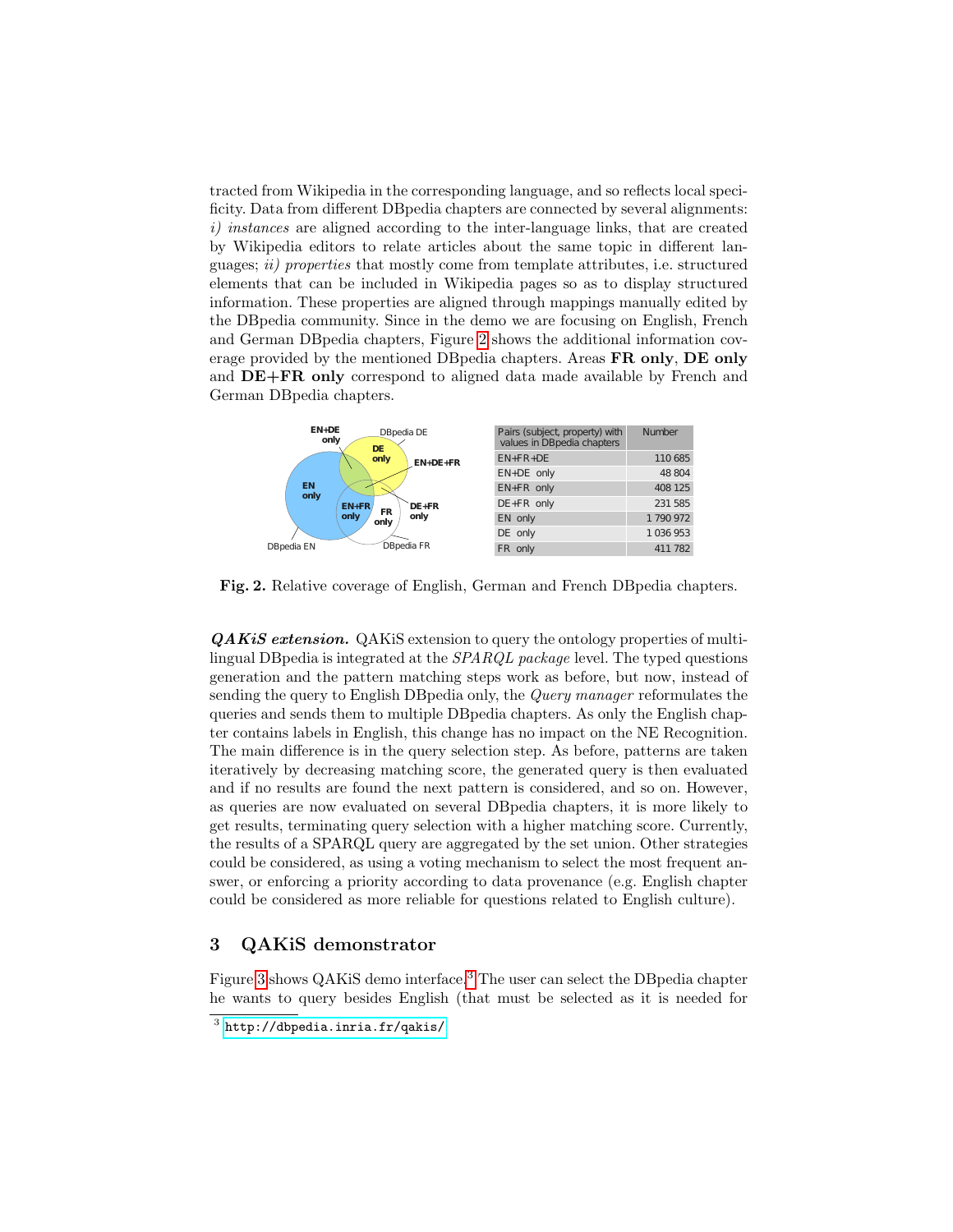NER), i.e. French or German DBpedia (box 1). Then the user can either write a question or select among a list of examples, and click on Get Answers! (box 2). As output,  $QAKiS$  provides: i) the user question (the recognized NE is linked to its DB pedia page),  $ii)$  the generated typed question,  $iii)$  the pattern matched,  $iv)$ the SPARQL query sent to the DB pedia SPARQL endpoint, and  $v$ ) the answer (box 3). The demo we will present follows these stages for a variety of queries.



Fig. 3. QAKiS demo interface

#### <span id="page-4-0"></span>3.1 Queries and datasets for demonstration and evaluation

QALD-2. Since QAKiS currently targets only questions containing a NE related to the answer through one property of the ontology (e.g. In which military conflicts did Lawrence of Arabia participate?), we extracted from QALD-2 test  $set<sup>1</sup>$  $set<sup>1</sup>$  $set<sup>1</sup>$  the set of questions corresponding to such criterion (i.e. 32 questions). The discarded questions require either some forms of reasoning (e.g. counting or ordering) on data, aggregation (from datasets different from DBpedia), involve n-relations, or they are boolean questions. We run both  $\mathbf{QAKiS}_{EN}$  (i.e. the system taking part into the challenge) and  $\mathbf{QAKiS}_{EN+FR}$  and  $\mathbf{QAKiS}_{EN+DE}$  (the versions enriched with the French and German DBpedia, respectively) on the reduced set of questions. Since the answer to QALD-2 questions can be retrieved in English DBpedia, we do not expect multilingual QAKiS to improve its performances. On the contrary, we want to verify that QAKiS performances do not decrease (due to the choice of the wrong relation triggered by a different pattern that finds an answer in multilingual DBpedia). Even if often extended QAKiS select different patterns with respect to the original system, the selected relation is the same (except than in one case), meaning that generally performances are not worsen by the addition of multilingual DBpedia chapters.

Multilingual DB pedia. Since we are not aware of any reference list of questions whose answers can be found in French or German DBpedia only, we create